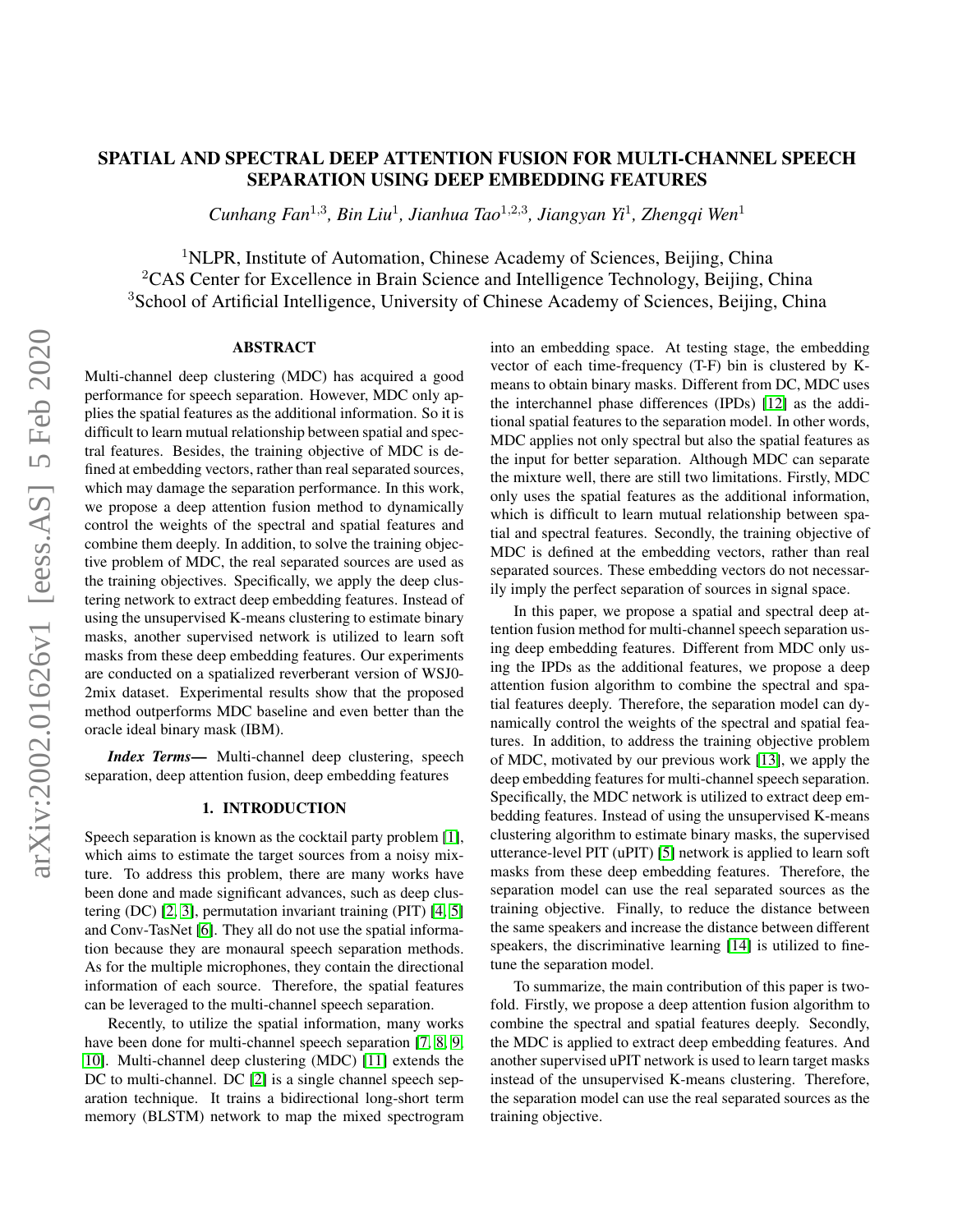The rest of this paper is organized as follows. Section 2 presents the multi-channel deep clustering. The proposed method is stated in section 3. Section 4 shows detailed experiments and results. Section 5 draws conclusions.

# 2. MULTI-CHANNEL DEEP CLUSTERING

The aim of single-channel deep clustering (DC) [\[2,](#page-4-1) [3\]](#page-4-2) is to map the mixture spectrogram into a high-dimensional embedding  $V$  for each T-F bin by a deep neural network (DNN). The loss function of DC is defined as follows:

$$
J_{DC} = ||VV^T - BB^T||_F^2
$$
  
= 
$$
||VV^T||_F^2 - 2||V^T B||_F^2 + ||BB^T||_F^2
$$
 (1)

where  $B \in \mathbb{R}^{TF \times S}$  is the source membership function for each T-F bin, i.e., $B_{tf,s} = 1$ , if source s has the highest energy at time  $t$  and frequency  $f$  compared to the other sources. Otherwise,  $B_{tf,s} = 0$ . S is the number of sources.  $|| * ||_F^2$  is the squared Frobenius norm.

The difference between single-channel DC and multichannel DC (MDC) is the input features. As for the singlechannel DC, only the mixture spectrogram  $|Y(t, f)|$  is used as the input feature:  $\zeta_{DNN} = \{ |Y(t,f)| \}$ . As for the MDC, the phase difference between two microphones,  $\theta_i(t, f)$  (*i* is the index of a microphone pair), is applied as an additional input feature as follows:

$$
\zeta_{DNN} = \{ |Y(t,f)|; \cos\theta_i(t,f); \sin\theta_i(t,f) \} \tag{2}
$$

Besides, when the number of microphone  $N_m > 2$ , MDC firstly chooses a reference microphone and each pair  $\theta_i(t, f)$ is computed between a reference and non-reference microphone. Therefore, there will be  $N_m - 1$  embeddings. When these embeddings are stacked at each T-F bin, the K-means clustering is applied to estimate binary masks. Finally, these masks are utilized to the reference microphone signal for separation.

### 3. THE PROPOSED SEPARATION METHOD

In this section, we present our proposed spatial and spectral deep attention fusion algorithm for speech separation using deep embedding features, which is shown in Fig. [1.](#page-1-0) Instead of simply stacking the spatial and spectral features, the deep attention fusion algorithm is utilized to combine them deeply, which uses an attention model to dynamically control the weights of the spectral and spatial features. Therefore, the separation model can learn the mutual relationship between the spectral and spatial features. In addition, to address the training objective problem of MDC, the real separated sources are used as the training objectives, which uses the deep embedding features for multi-channel speech separation.

# 3.1. Deep Attention Fusion

As shown in Fig. [1,](#page-1-0) the spectral features  $|Y(t, f)|$  and spatial IPDs  $\{cos\theta_i(t, f); sin\theta_i(t, f)\}$  are firstly processed by the



<span id="page-1-0"></span>Fig. 1. Schematic diagram of our proposed multi-channel speech separation method.

BLSTM network to acquire the deep representations. These spectral and spatial deep representations are denoted by  $r_y$ and  $\mathbf{r}_{\theta_i}$ , respectively. In order to make the separation model dynamically control the weights of the spectral and spatial features, an attention module [\[15\]](#page-4-14) is applied between the  $r_y$ and  $\mathbf{r}_{\theta_i}$ .

According to the attention mechanism [\[15\]](#page-4-14), the attention weight  $\alpha_{t,t'}$  can be learned:

$$
\alpha_{t,t'} = \frac{\exp(d_{t,t'})}{\sum_{t}^{'} \exp(d_{t,t'})}
$$
\n(3)

where  $d_{t,t'}$  is the mutual relationship between  $\mathbf{r}_y$  and  $\mathbf{r}_{\theta_i}$ , which measures their importances for speech separation. The attention weight  $\alpha_{t,t'}$  is the softmax of  $d_{t,t'}$  over  $t' \in [1, T]$ (T denotes the number of frames).  $d_{t,t'}$  is defined as follows:

$$
d_{t,t'} = \mathbf{r}_y^T \mathbf{r}_{\theta_i} \tag{4}
$$

The context vector  $c_t$  can be calculated by the weighted average of  $\mathbf{r}_{\theta_i}$ :

$$
\mathbf{c}_t = \sum_{t'} \alpha_{t,t'} \mathbf{r}_{\theta_i} \tag{5}
$$

The context vector  $c_t$  and these spectral and spatial deep representations ( $\mathbf{r}_y$  and  $\mathbf{r}_{\theta_i}$ ) are used as the deep attention fusion features. They are applied to extract the deep embedding features.

# 3.2. Deep Embedding Features for Separation

Clusters in the embedding space of MDC can represent the inferred spectral masking patterns of individual sources. In this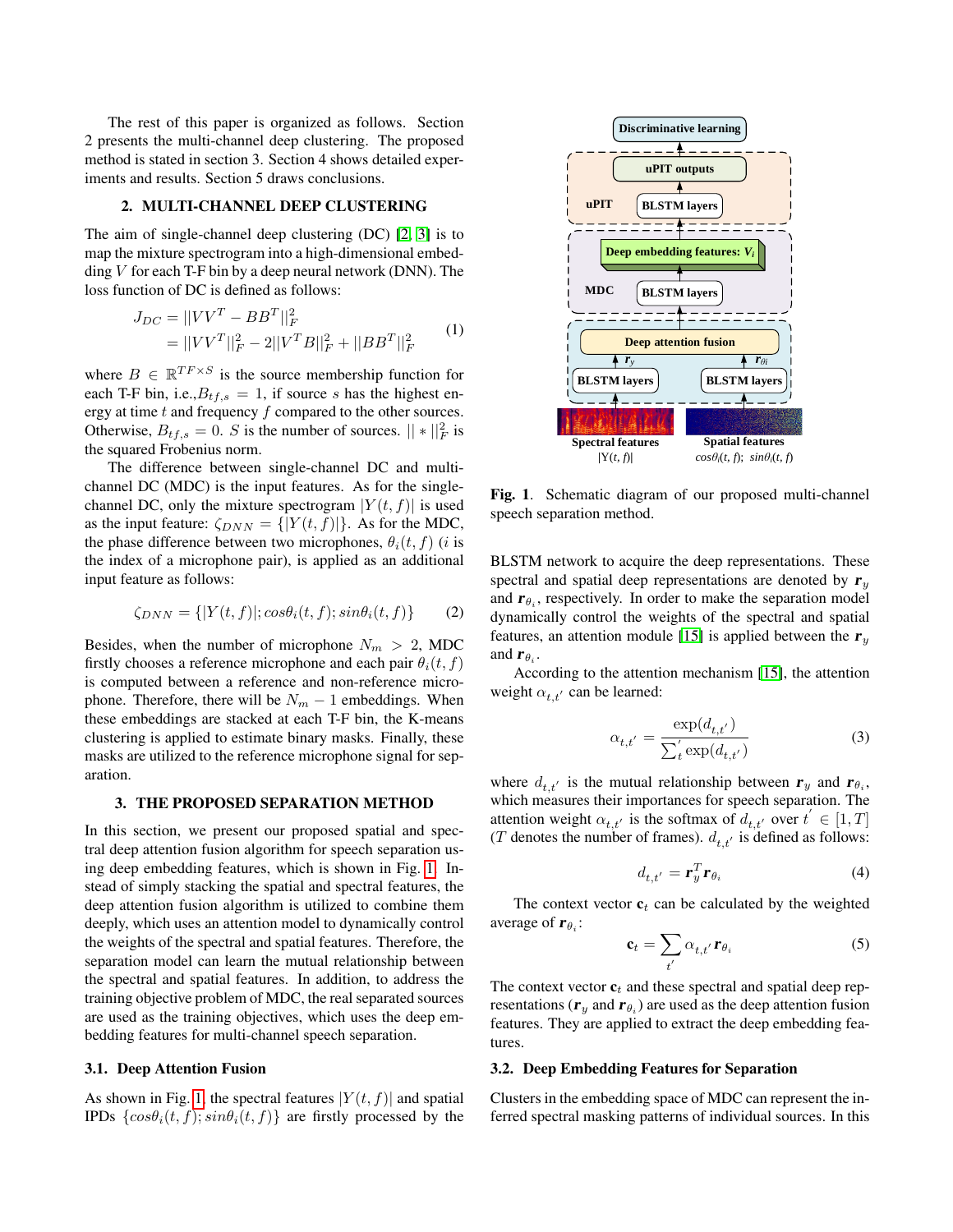paper, we utilize the MDC network to extract deep embedding features, which contain the information of each source and are conducive to speech separation. The D-dimensional deep embedding features  $V_i$  (i is the index of a microphone pair) can be extracted as follows:

$$
V_i = \xi_{BLSTM}\{\mathbf{r}_y; \mathbf{c}_t; \mathbf{r}_{\theta_i}\} \ (i = 1, 2, ..., N_m - 1)
$$
 (6)

where  $\xi_{BLSTM}$  denotes the mapping of BLSTM network.

In order to address the training objective problem of MDC, instead of using the unsupervised K-means clustering, the supervised uPIT network is applied to estimate soft masks from these deep embedding features. When the  $V_1, V_2, ..., V_{N_m-1}$  are stacked, they are sent to the uPIT network:  $\zeta_{uPIT} = \{V_1, V_2, ..., V_{N_m-1}\}.$  The uPIT network computes the mean square error (MSE) for all possible speaker permutations at utterance-level. Then the minimum cost among all permutations (P) is chosen as the optimal assignment.

<span id="page-2-0"></span>
$$
\phi^* = \underset{P}{\arg\min} \sum_{s=1}^{S} |||Y| \odot \widetilde{M}_s - |X_s| \cos(\theta_y - \theta_s)||_F^2 \quad (7)
$$

where the number of all permutations  $P$  is  $S!$  (! denotes the factorial symbol).  $M_s$  is the estimated phase sensitive mask (PSM) [\[16\]](#page-4-15) of source s.  $\theta_y$  and  $\theta_s$  are the reference microphone phase of mixture speech and target source s.  $|X_s|$  is the spectrogram of target source s.

### 3.3. Discriminative Learning and Joint Training

To reduce the distance between the same speakers and increase the distance between different speakers, discriminative learning (DL) is applied to our proposed model. The DL loss function can be defined as follows:

$$
J_{DL} = \phi^* - \sum_{\phi \neq \phi^*, \phi \in P} \alpha \phi \tag{8}
$$

where  $\phi$  is a permutation from P but not  $\phi^*$ ,  $\alpha \geq 0$  is the regularization parameter of  $\phi$ . When  $\alpha = 0$ , the loss function is same as the  $\phi^*$  in Eq. [7.](#page-2-0) It means without DL.

To extract embedding features effectively, we apply the joint training framework to the proposed system. The loss function of joint training is defined as follows:

$$
J = \lambda J_{DC} + (1 - \lambda)J_{DL} \tag{9}
$$

where  $\lambda \in [0, 1]$  controls the weight of  $J_{DC}$  and  $J_{DL}$ .

### 4. EXPERIMENTS AND RESULTS

### 4.1. Dataset

The room impulse response (RIR) generator  $1$  is used to spatialize the WSJ0-2mix dataset [\[2\]](#page-4-1). The dataset consists of three sets: training set (20,000 utterances about 30 hours), validation set (5,000 utterances about 10 hours) and test set (3,000 utterances about 5 hours). Specifically, the training and validation sets are generated by randomly selecting utterances from WSJ0 training set  $(sistr_s)$ . Similar as generating training and validation set, the test set is created by mixing the utterances from the WSJ0 development set  $(s_i \text{id} \text{d} t_0)$ and evaluation set  $(si-et.05)$ .

The RIR is generated using the image-source method [\[17\]](#page-4-16) with a linear microphone array with 4 microphones. The reverberation time  $RT_{60}$  is set to 0.16s. The distances between 4 microphones are 4-8-4 cm. For any two speakers, we constrain them to be at least  $45^{\circ}$  apart. We mix the images of two speakers with signal-to-noise ratios (SNRs) between - 5dB and 5dB. The average distance between a source and array center is set to 1m.

### 4.2. Experimental setup

The first channel is used as the reference microphone. The sampling rate of all generated data is 8 kHz. The short-time Fourier transform (STFT) has 32 ms length hamming window and 8 ms window shift.

The proposed method contains 4 BLSTM layers, each with 600 units in each direction. More specifically, as for the deep attention fusion module, there is only one BLSTM layer for spectral and spatial, respectively. As for the DC network, there is also only one BLSTM layer. As for the uPIT network, there are two BLSTM layers. The dimension D of the embeddings is set to 20 per T-F bin [\[11\]](#page-4-10). The regularization parameter  $\alpha$  of discriminative learning is set to 0.1. And the joint training weight  $\lambda$  is set to 0.01.

We apply the MDC [\[11\]](#page-4-10) as our baseline and re-implement it with our experimental setup. MDC has 4 BLSTM layers with 600 units, which is same as the proposed method.

In this work, the models are evaluated on the signalto-distortion ratio (SDR) [\[18\]](#page-4-17), the perceptual evaluation of speech quality (PESQ) [\[19\]](#page-4-18) measure and the short-time objective intelligibility (STOI) measure [\[20\]](#page-4-19).

### 4.3. Experimental results

Table [1](#page-3-0) shows the results of SDR, PESQ and STOI for different separation methods and different gender combinations. The "MDC+attention" means that the MDC applies the deep attention fusion algorithm for spatial and spectral features. The "Proposed(IAM)" and "Proposed(IPSM)" mean that the proposed method uses the ideal amplitude mask (IAM) [\[5\]](#page-4-4) and the ideal PSM (IPSM) as the output, respectively. In addition, the last three rows present the results of the ideal binary mask (IBM), IAM and IPSM, which are oracle masks.

### *4.3.1. Evaluation of deep attention fusion*

From Table [1](#page-3-0) we can find that when the deep attention fusion is applied to the MDC, the performance of speech separation can be improved no matter what gender combinations for these three evaluation metrics. This result indicates that

<span id="page-2-1"></span><sup>1</sup>Available online at https://github.com/ehabets/RIR-Generator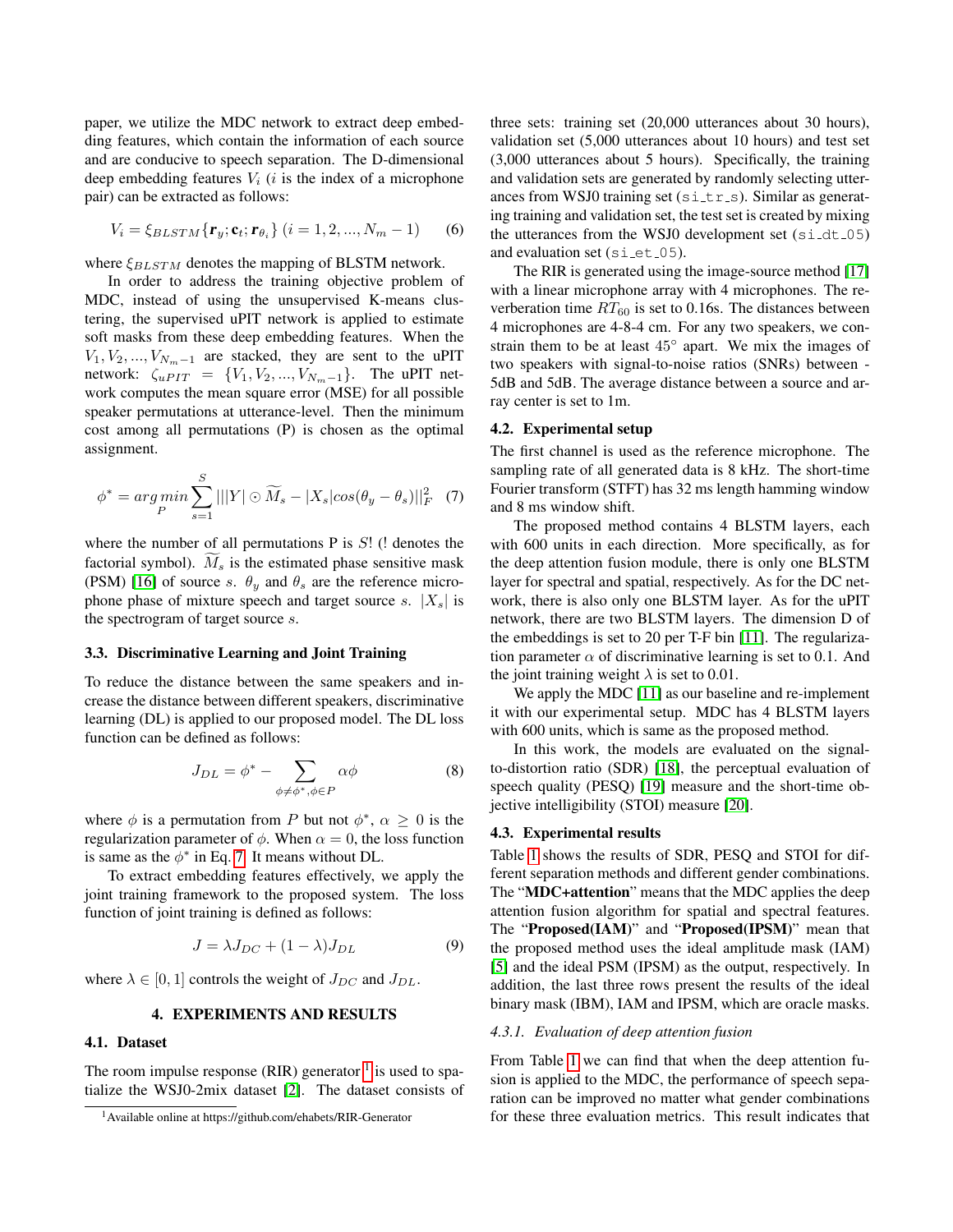| $p \cup \cup \{u, u, u, v\}$<br>$\cdots$<br>Tropobed in only mean that the propobed method abob the fixed the in one as output, respectively. |      |       |               |      |       |           |      |       |      |      |                                                                                       |
|-----------------------------------------------------------------------------------------------------------------------------------------------|------|-------|---------------|------|-------|-----------|------|-------|------|------|---------------------------------------------------------------------------------------|
| Male-Female                                                                                                                                   |      |       | Female-Female |      |       | Male-Male |      |       | AVG. |      |                                                                                       |
|                                                                                                                                               |      |       |               |      |       |           |      |       |      |      |                                                                                       |
| 0.15                                                                                                                                          | 1.32 | 61.26 | 0.16          | 1.37 | 62.38 | 0.15      | 1.30 | 61.74 | 0.15 | 1.33 | 61.59                                                                                 |
| 12.7                                                                                                                                          | 2.70 | 89.75 | 13.0          | 2.81 | 90.95 | 11.9      | 2.55 | 89.67 | 12.5 | 2.68 | 89.94                                                                                 |
| 12.9                                                                                                                                          | 2.72 | 89.88 | 13.3          | 2.83 | 91.08 | 12.0      | 2.58 | 89.83 | 12.7 | 2.70 | 90.01                                                                                 |
| 12.9                                                                                                                                          | 3.58 | 94.17 | 13.3          | 3.60 | 95.32 | 11.9      | 3.55 | 94.34 | 12.7 | 3.58 | 94.42                                                                                 |
| 14.5                                                                                                                                          | 3.39 | 93.52 | 15.2          | 3.44 | 95.23 | 13.8      | 3.32 | 93.64 | 14.5 | 3.38 | 93.86                                                                                 |
| 13.7                                                                                                                                          | 3.29 | 91.77 | 14.2          | 3.36 | 93.75 | 12.8      | 3.17 | 91.05 | 13.5 | 3.26 | 91.91                                                                                 |
| 13.0                                                                                                                                          | 3.80 | 95.44 | 13.4          | 3.79 | 96.38 | 12.0      | 3.82 | 95.19 | 12.8 | 3.80 | 95.53                                                                                 |
| 16.7                                                                                                                                          | 4.05 | 96.40 | 17.1          | 4.05 | 97.15 | 15.7      | 4.04 | 95.71 | 16.5 | 4.05 | 96.33                                                                                 |
|                                                                                                                                               |      |       |               |      |       |           |      |       |      |      | $SDR(dB)$ PESO STOI(%) SDR(dB) PESO STOI(%) SDR(dB) PESO STOI(%) SDR(dB) PESO STOI(%) |

<span id="page-3-0"></span>Table 1. The results of SDR, PESQ and STOI for different separation methods and different gender combinations. The "MDC+attention" means that the MDC applies the deep attention fusion algorithm for spatial and spectral features. The "Proposed(IAM)" and "Proposed(IPSM)" mean that the proposed method uses the IAM and the IPSM as the output, respectively.

this deep attention fusion algorithm is effective for speech separation. The reason is that this deep attention fusion algorithm utilizes an attention module to dynamically control the weights of the spectral and spatial features. Therefore, this deep attention fusion algorithm can make the separation model pay more attention to spectral or spatial according to their contributions. In other words, it combines the spectral and spatial features deeply. So compared with the MDC method, the proposed "MDC+attention" method can acquire a better speech separation performance.

### *4.3.2. The effectiveness of our proposed method*

From Table [1](#page-3-0) we can make several observations. Firstly, compared with the MDC baseline method, the performance of the proposed methods can be largely improved. More specifically, compared with the MDC, the proposed IPSM based method obtains 16.0%, 26.1% and 4.4% relative improvements in SDR, PESQ, and STOI, respectively. Secondly, we surprisingly find that the results of the proposed IPSM based method are better than using the oracle mask of IBM. Note that these IBM results are the limit results of MDC baseline method. These results indicate the effectiveness of the proposed method. Thirdly, although the SDR results of the proposed IAM method are slightly better than the baseline, the PESQ and STOI results are significantly better than the baseline. These is because that the SDR results of oracle IAM are worse than the IBM and IPSM but the PESQ and STOI results of oracle IAM are better than IBM and comparable to IPSM. Finally, no matter what gender combinations, our proposed speech separation method can acquire better results than the baseline method. These results reveal that our proposed method has an effective ability to reconstruct target sources for all of the gender combinations.

Fig. [2](#page-3-1) shows a spectrogram example of different separation methods. Notice that, although the baseline MDC can separate the mixture, some interference signals are not removed very well (marked in the red boxes). Compared with the spectrogram of target speech, the harmonics and formant structures of the proposed model are effectively preserved in



<span id="page-3-1"></span>Fig. 2. The spectrogram example of different speech separation methods. (a) The mixture speech. (b) The target speech. (c) The separated speech of MDC. (d) The separated speech of our proposed(IPSM) method.

the reconstructed speech. In addition, the interference signals are removed very well. These results indicate that the mixture speech is effectively separated by the proposed model.

### 5. CONCLUSIONS

In this paper, we propose a spatial and spectral deep attention fusion method for multi-channel speech separation using deep embedding features. In order to dynamically control the weight of the spectral and spatial features, the attention module is applied to compute the importance of the spectral and spatial features for speech separation. In addition, to address the training objective problem of MDC, the MDC is applied to extract deep embedding features. Instead of utilizing the unsupervised K-means clustering, the supervised uPIT network is used to learn soft target masks. Results show that the proposed method outperforms MDC baseline, with relative improvements of 16.0%, 26.1% and 4.4% in SDR, PESQ, and STOI, respectively. Besides, the proposed method is even better than the oracle IBM.